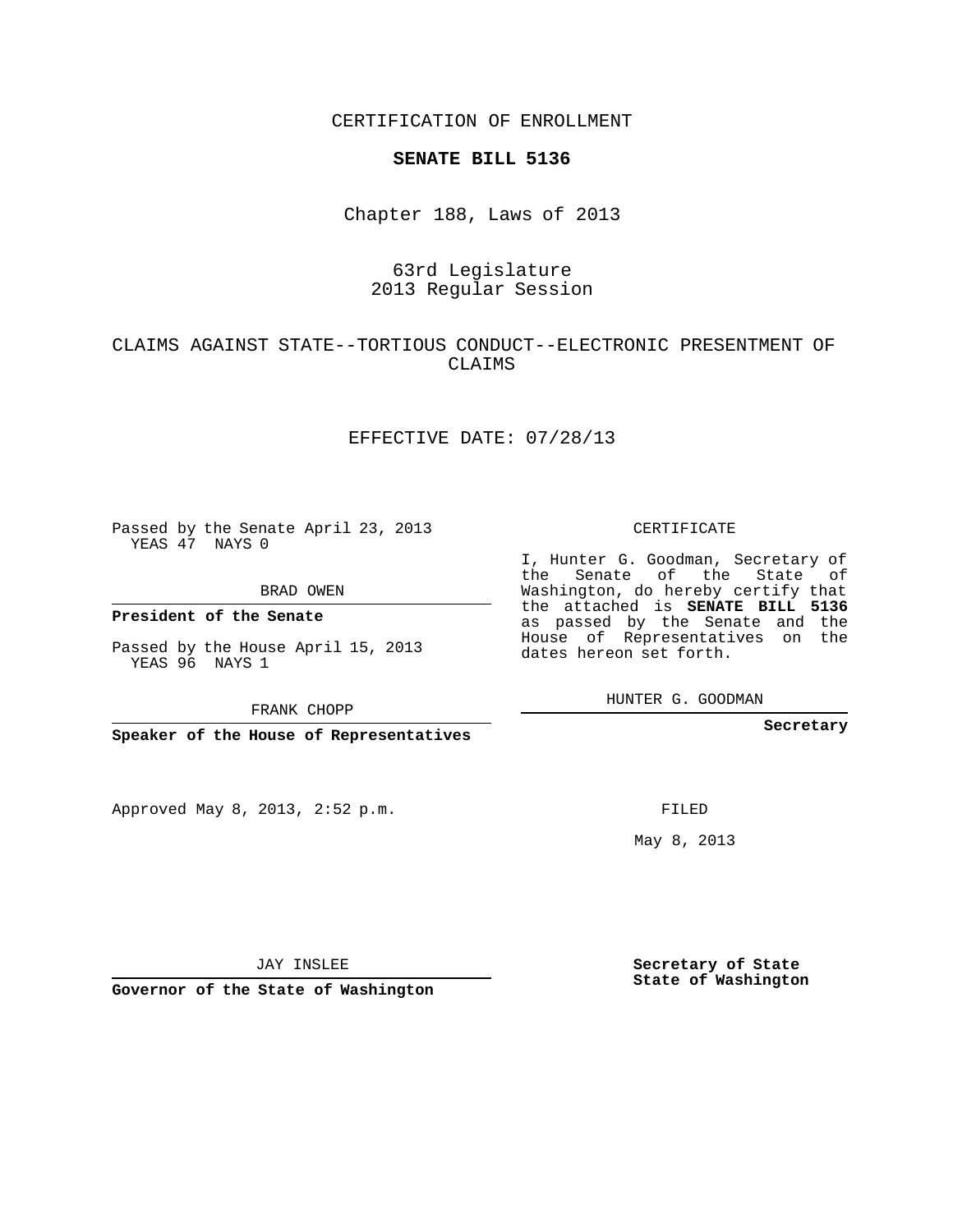# **SENATE BILL 5136** \_\_\_\_\_\_\_\_\_\_\_\_\_\_\_\_\_\_\_\_\_\_\_\_\_\_\_\_\_\_\_\_\_\_\_\_\_\_\_\_\_\_\_\_\_

\_\_\_\_\_\_\_\_\_\_\_\_\_\_\_\_\_\_\_\_\_\_\_\_\_\_\_\_\_\_\_\_\_\_\_\_\_\_\_\_\_\_\_\_\_

### AS AMENDED BY THE HOUSE

Passed Legislature - 2013 Regular Session

**State of Washington 63rd Legislature 2013 Regular Session**

**By** Senators Padden and Kline; by request of Department of Enterprise Services

Read first time 01/21/13. Referred to Committee on Law & Justice.

 1 AN ACT Relating to electronic presentment of claims against the 2 state arising out of tortious conduct; and amending RCW 4.92.100.

3 BE IT ENACTED BY THE LEGISLATURE OF THE STATE OF WASHINGTON:

 4 **Sec. 1.** RCW 4.92.100 and 2012 c 250 s 1 are each amended to read 5 as follows:

 6 (1) All claims against the state, or against the state's officers, 7 employees, or volunteers, acting in such capacity, for damages arising 8 out of tortious conduct, must be presented to the office of risk 9 management ((division)). A claim is deemed presented when the claim 10 form is delivered in person or by regular mail, registered mail, or 11 certified mail, with return receipt requested, or as an attachment to 12 electronic mail or by fax, to the office of risk management 13 ((division)). For claims for damages presented after July 26, 2009, 14 all claims for damages must be presented on the standard tort claim 15 form that is maintained by the office of risk management ((division)). 16 The standard tort claim form must be posted on the ((office-of 17 financial management's)) department of enterprise services' web site.

18 (a) The standard tort claim form must, at a minimum, require the 19 following information: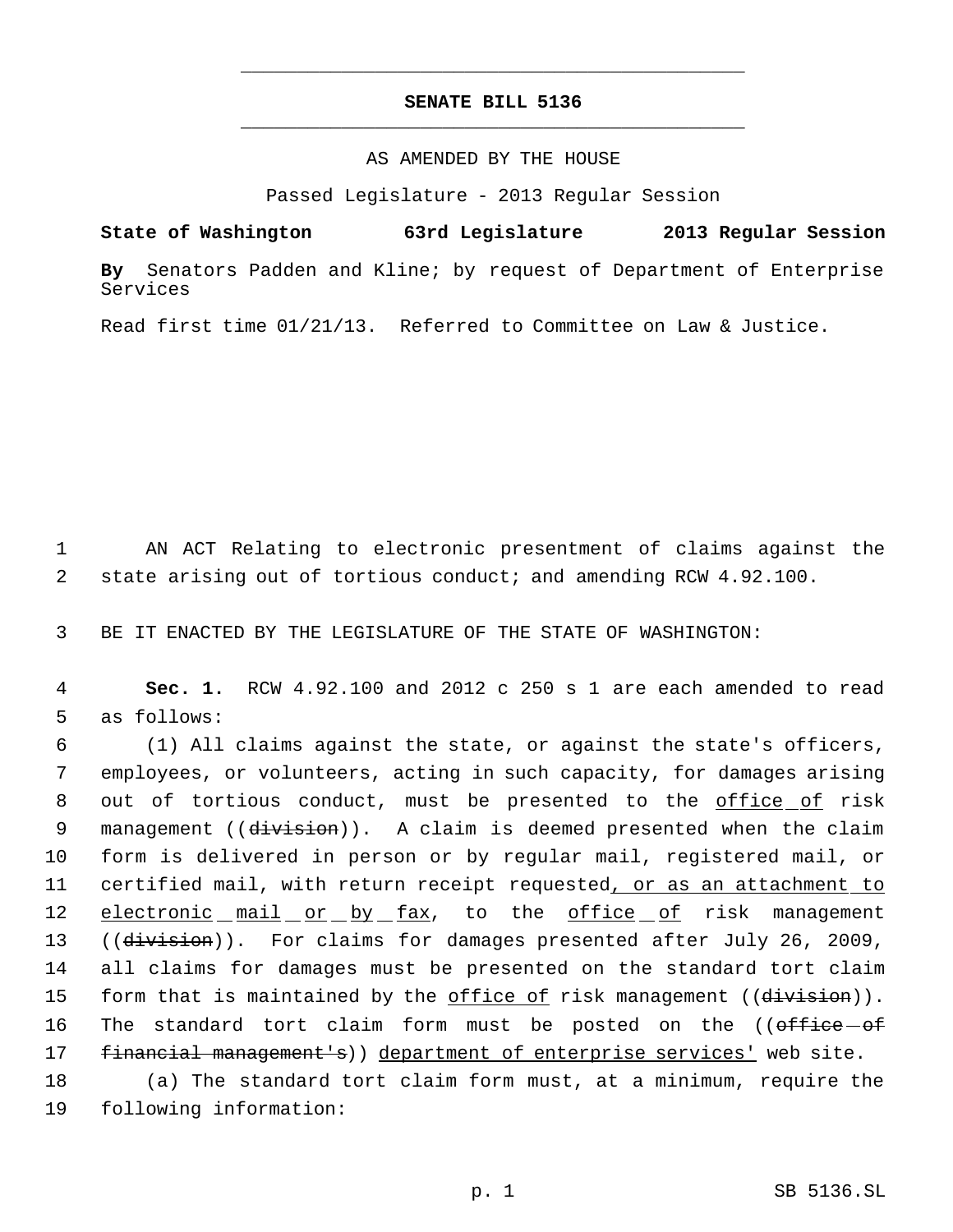(i) The claimant's name, date of birth, and contact information; (ii) A description of the conduct and the circumstances that 3 brought about the injury or damage; (iii) A description of the injury or damage; (iv) A statement of the time and place that the injury or damage occurred; (v) A listing of the names of all persons involved and contact information, if known; (vi) A statement of the amount of damages claimed; and (vii) A statement of the actual residence of the claimant at the time of presenting the claim and at the time the claim arose. 12 (b) $(i)$  The standard tort claim form must be signed either:  $((\overleftrightarrow{t}))$   $(A)$  By the claimant, verifying the claim; 14 ( $(\overrightarrow{\pm i})$ ) (B) Pursuant to a written power of attorney, by the 15 attorney in fact for the claimant; 16 ( $(\{\pm i\}\})$  (C) By an attorney admitted to practice in Washington state on the claimant's behalf; or  $((\overleftrightarrow{iv}))$  (D) By a court-approved guardian or guardian ad litem on behalf of the claimant. (ii) For the purpose of this subsection (1)(b), when the claim form is presented electronically it must bear an electronic signature in lieu of a written original signature. An electronic signature means a 23 facsimile of an original signature that is affixed to the claim form 24 and executed or adopted by the person with the intent to sign the document. 26 (iii) When an electronic signature is used and the claim is 27 submitted as an attachment to electronic mail, the conveyance of that claim must include the date, time the claim was presented, and the internet provider's address from which it was sent. The attached claim form must be a format approved by the office of risk management. (iv) When an electronic signature is used and the claim is submitted via a facsimile machine, the conveyance must include the date, time the claim was submitted, and the fax number from which it was sent. (v) In the event of a question on an electronic signature, the claimant shall have an opportunity to cure and the cured notice shall

37 relate back to the date of the original filing.